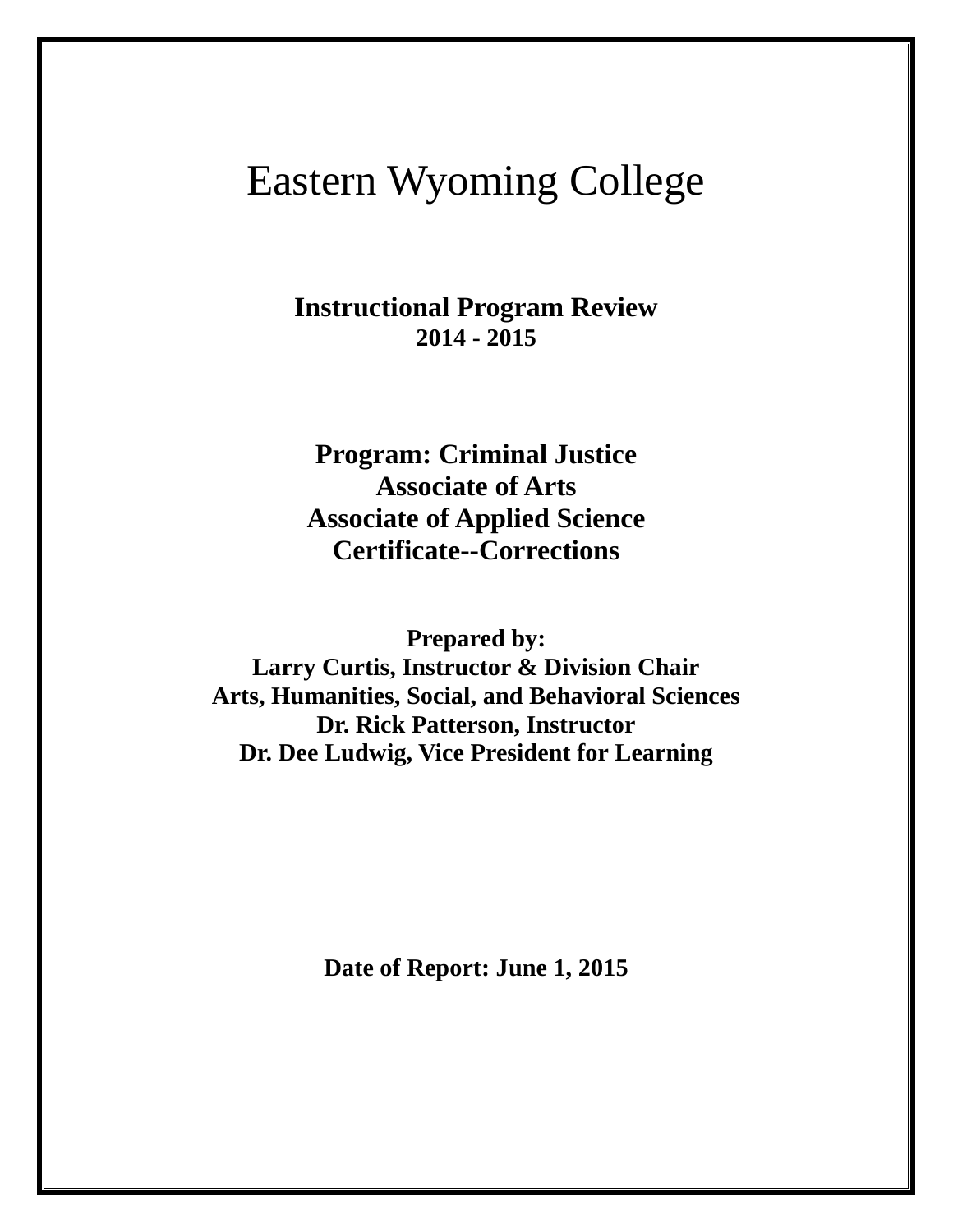# **EASTERN WYOMING COLLEGE Instructional Program Review 2011-2012**

**Program Name**: Criminal Justice

## **Part I: Statistical Data from the past three years:**

|                                  | 2011-2012 | 2012-2013 | 2013-2014 | Average |
|----------------------------------|-----------|-----------|-----------|---------|
| <b>Annualized FTE Enrollment</b> | 25.4      | 22.7      | 17.5      | 21.9    |
| <b>Annualized FTE Faculty</b>    | 2.9       | 3.2       | 2.7       | 2.9     |
| # Students                       | 75        | 73        | 54        | -67     |
| # Graduated                      | 6         |           | b         |         |

FTE = Full-time equivalent

## **Modes of Delivery**:

 $X$  Online compressed video  $X$  face-to-face

## **Advisory Committee Member Agencies and Organizations:**

Wyoming Department of Corrections: Wyoming Medium Correctional Institution Torrington Police Department Goshen County Sheriff's Department Lingle Police Department Ft. Laramie Police Department

## **Community Partners or Internships**:

| Wyoming Department of Corrections:<br>Wyoming Medium Correctional Institution Torrington<br>Probation and Parole, Torrington<br>Wyoming Honor Conservation Camp, Newcastle<br>Wyoming Boot Camp, Newcastle<br>Wyoming Women's Center, Lusk<br>Wyoming State Penitentiary, Rawlins | Department of Family Services, Torrington<br>Wyoming Game and Fish Department<br>Lingle Police Department<br>Ft. Laramie Police Department<br>Goshen County Attorney's Office, Torrington |
|-----------------------------------------------------------------------------------------------------------------------------------------------------------------------------------------------------------------------------------------------------------------------------------|-------------------------------------------------------------------------------------------------------------------------------------------------------------------------------------------|
|                                                                                                                                                                                                                                                                                   | Converse County Sheriff's Department, Douglas                                                                                                                                             |
| Wyoming Law Enforcement Academy, Douglas                                                                                                                                                                                                                                          | Torrington City Attorney's Office                                                                                                                                                         |
| Goshen County Sheriff's Department, Torrington                                                                                                                                                                                                                                    | Niobrara County Sheriff's Office                                                                                                                                                          |
| Campbell County Probation and Parole Office, Gillette                                                                                                                                                                                                                             |                                                                                                                                                                                           |
| St. Josephs Children's Home, Torrington                                                                                                                                                                                                                                           |                                                                                                                                                                                           |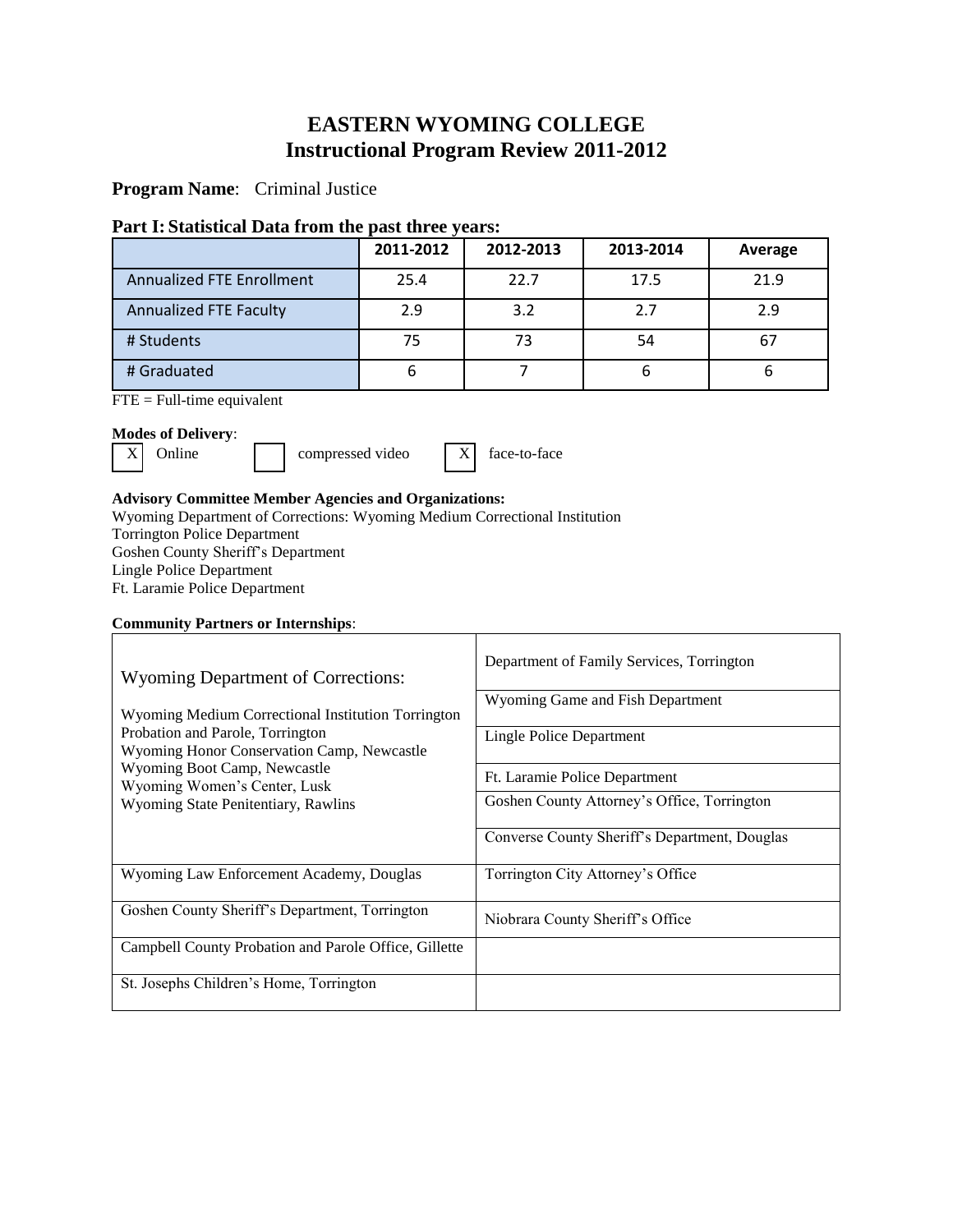## **Revisions in CJ Curriculum since last review**:

The changes made in the past ten years have been significant. Particularly those outlined in the last Review 2011-2012. The period since then has been a time for implementation and assessment of those reforms as well as continued modifications to the Criminal Justice Program. The most recent and significant curriculum changes have been instigated by University of Wyoming and the Complete College Wyoming group. To improve graduation rates the EWC Criminal Justice Program adopted the UW 2 plus 2 framework and reduced the number of total credits required to attain a diploma. To support this change necessitated revisions in the general education requirements of the Program. These changes also caused a review and updating of course sequencing and offerings. However through coordination with UW and the community college system we maintained our extensive online delivery program and our ongoing articulation of programs and courses with Chadron State College, WLEA and the other community colleges. One specific change included adding PSYC 2000 Research Psychological Methods as an elective taught here at EWC and accepted by the UW Criminal Justice Program.

## **Part II Narrative Analysis:**

## **Description of Community Need**:

The largest criminal justice employer in our area is WMCI, the Wyoming Medium Correctional Institution. As of May  $27<sup>th</sup>$ ,  $2015$  the inmate count was 661. WMCI employs over 198 uniformed staff and over 171 non-uniformed and professional staff. The current vacancies among corrections officers is 35. In addition to WMCI, our EWC service area also contains two other DOC locations, the Wyoming Women's Center in Lusk and the Boot Camp and Honor Conservation Camp in Newcastle. Probation and Parole offices are located in most service area counties.

Integrated within the Wyoming Department of Corrections agency culture is education. During the hiring process education, training and experience are highly valued qualities to possess. Then after hiring promotions are based on similar values which include education in the form of college degrees and classroom work at the forefront.

Law Enforcement continues its trend toward the need for more education to supplement their training requirements. This is particularly true in the area of administration where graduate degrees are the norm rather than the exception. The new Torrington Police Chief is an EWC graduate who went on to obtain his MA. To that end it is a priority in the EWC Criminal Justice Program to develop within the student the personal value of continuing education rather than simply accumulating credits, hours or awards. We therefore advise students to consider continuing their education and obtain a BA and then an MA once they have obtained a degree from EWC.

A strong partnership with the Wyoming Law Enforcement Academy in Douglas continues to provide participants with credit for their classes which are articulated and reviewed on a regular basis with EWC faculty and administration.

## **Description of State and National Trends:**

Several job classifications exist for criminal justice areas. The following two are representative of common classifications.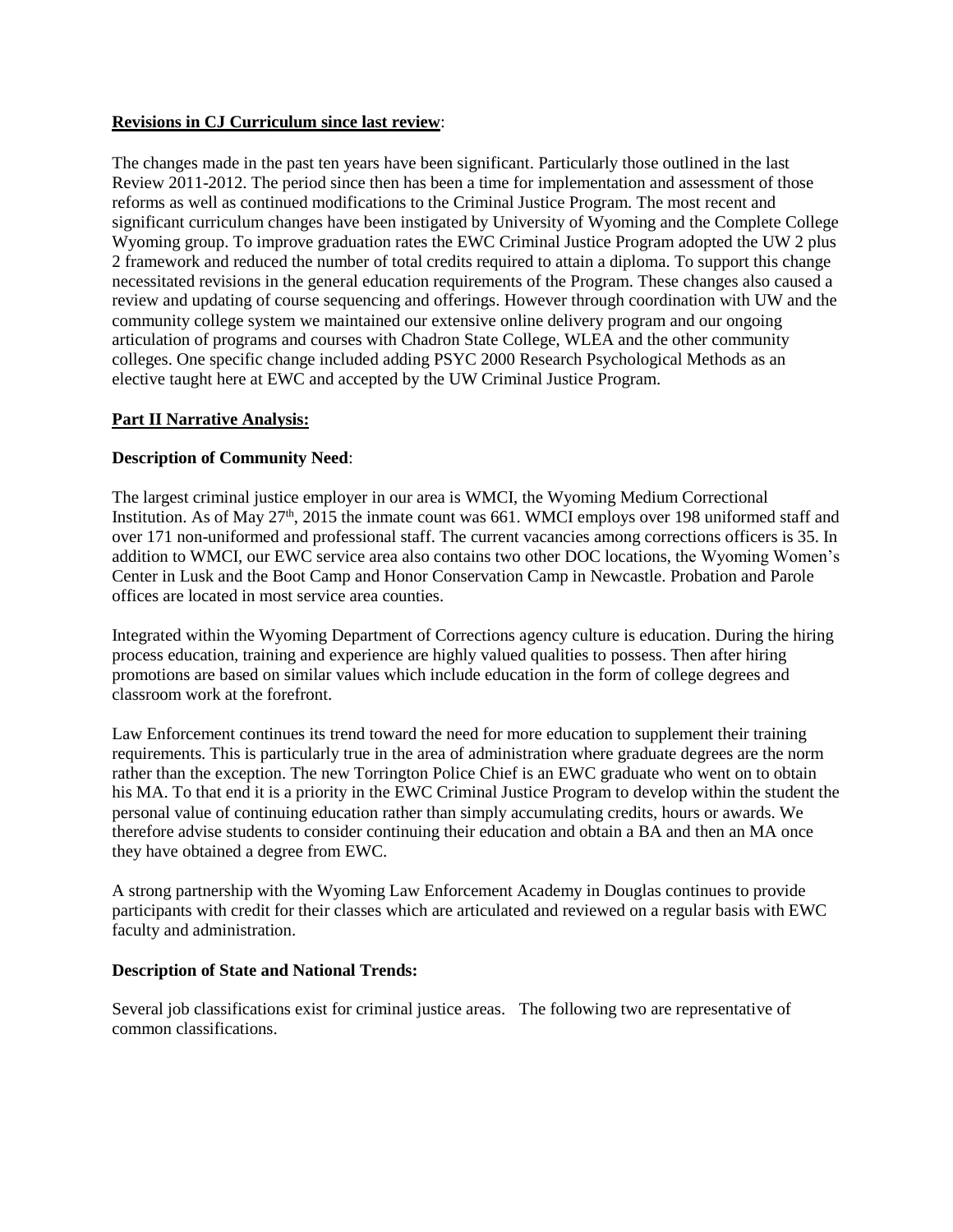## **Police and Sheriff's Patrol Officers 2014 Wage Table**

| Location             | <b>Pay Period</b> | Low      | <b>Median</b> | <b>High</b> |
|----------------------|-------------------|----------|---------------|-------------|
| <b>United States</b> | Hourly            | \$15.88  | \$27.31       | \$44.45     |
|                      | Annual            | \$33,000 | \$56,800      | \$92,400    |
|                      | Hourly            | \$18.78  | \$24.83       | \$32.01     |
| Wyoming              | Annual            | \$39,100 | \$51,600      | \$66,600    |

## **State and National Trends**

|                                      | <b>Employment</b> |         | <b>Percent</b> | <b>Projected</b>                           |
|--------------------------------------|-------------------|---------|----------------|--------------------------------------------|
| <b>United States</b>                 | 2012              | 2022    | Change         | <b>Annual Job</b><br>Openings <sup>1</sup> |
| Police and Sheriff's Patrol Officers | 653,800           | 692,700 | $+6%$          | 24,390                                     |
|                                      | <b>Employment</b> |         | <b>Percent</b> | <b>Projected</b>                           |
| Wyoming                              | 2012              | 2022    | Change         | <b>Annual Job</b><br>Openings <sup>1</sup> |
| Police and Sheriff's Patrol Officers | 980               | 1,060   | $+8%$          | 40                                         |

<sup>1</sup>Projected Annual Job Openings refers to the average annual job openings due to growth and net replacement.

# **Correctional Officers & Jailers 2014 Wage Table**

| Location             | <b>Pay Period</b> | Low      | Median                          | High     |
|----------------------|-------------------|----------|---------------------------------|----------|
| <b>United States</b> | Hourly            | \$13.12  | \$19.12                         | \$34.99  |
|                      | Annual            | \$27,300 | \$39,800<br>\$18.85<br>\$39,200 | \$72,800 |
| Wyoming              | Hourly            | \$15.87  |                                 | \$25.58  |
|                      | Annual            | \$33,000 |                                 | \$53,200 |

## **State and National Trends**

|                                   | <b>Employment</b> |         | <b>Percent</b> | <b>Projected</b>                           |
|-----------------------------------|-------------------|---------|----------------|--------------------------------------------|
| <b>United States</b>              | 2012              | 2022    | Change         | <b>Annual Job</b><br>Openings <sup>1</sup> |
| Correctional Officers and Jailers | 452,800           | 474.900 | $+5%$          | 14.240                                     |
|                                   | <b>Employment</b> |         | <b>Percent</b> | <b>Projected</b>                           |
| <b>Wyoming</b>                    | 2012              | 2022    | <b>Change</b>  | <b>Annual Job</b><br>Openings <sup>1</sup> |
| Correctional Officers and Jailers | 1.010             | 1.050   | $+4%$          | 30                                         |

<sup>1</sup>Projected Annual Job Openings refers to the average annual job openings due to growth and net replacement.

## **Activities in Support of Student Recruitment and Retention:**

- 1. Reduce the number of credits required to graduate.
- 2. Participate in early registration days.
- 3. Technology Days presentations to high school students.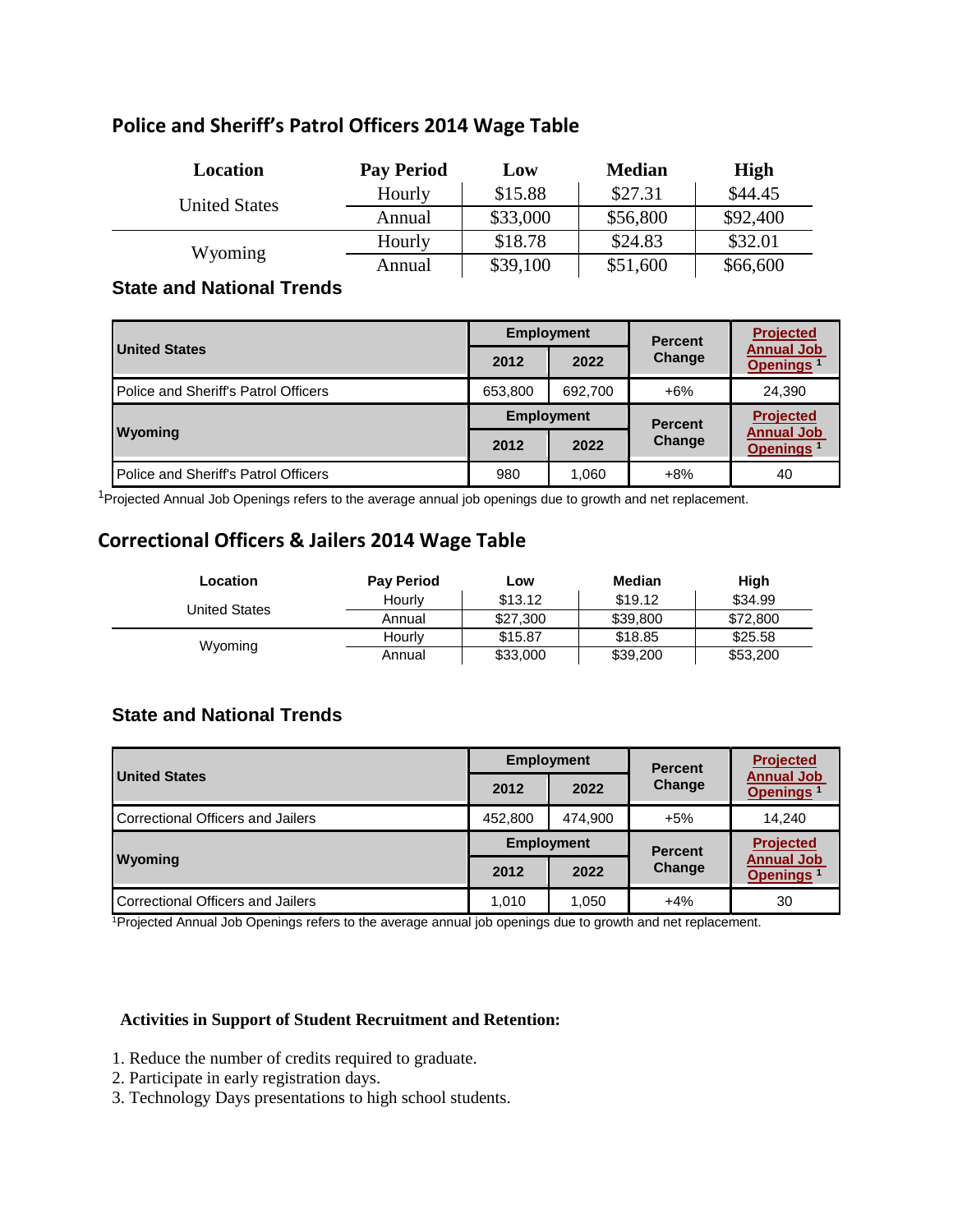4. Collaboration with EWC student recruiters so as to be available for tours and one-one meetings with students and parents.

5. Regional high school student visitation days.

6. Participation in design of Criminal Justice Program poster for distribution.

7. Group presentations to WLEA student police officers, sheriff's deputies, highway patrol officers, game and fish officers and communication dispatchers.

8. Student participation in facility tours whether as a class member or an invitee. This to include WMCI and other major Wyoming state DOC facilities, the old Wyoming State Penitentiary, area jails and law enforcement facilities and the WLEA.

9. By request or invitation arranged activities to include police ride a longs, court case visits, prison tours and interviews with juvenile justice professionals.

10. Active advising role by instructors. Rather than divide and direct the students toward one instructor or the other duties are shared and students can meet with either instructor for a consultation.

All of these activities are done with the intention of increasing the visibility and knowledge of EWC and the Criminal Justice Program and the field of Criminal Justice, thereby, attracting future students and retaining current students.

#### **Assessment of Student Learning:**

Degree seeking students arrive at the EWC Criminal Justice Program either having taken the ACT or complete Compass testing. This testing provides placement information for Math, Reading and Writing. Then along with traditional classroom grading and evaluation rubrics used to measure knowledge, various classroom assessment techniques are used to improve student's learning.

At the conclusion of the Program the student is required to complete a Capstone paper. This provides them with an opportunity to write the story of their learning from the beginning of their classes through the last semester. Finally if enrolled in an Associate of Arts program, the students are asked to take the CAAP test to measure their education upon graduation as compared to their level when they enrolled.

#### **Strengths of the Program and Faculty:**

The Program is currently short one fulltime Corrections instructor while the Law Enforcement instructor is teaching ½ semester credit load due to Division Chair duties. This has necessitated the use of Social Science and adjunct faculty for over a year now. Maintaining close professional relationships with the Torrington Police Department, WMCI, WLEA and the Wyoming Department of Corrections has been an important advantage to the EWC Criminal Justice Program. Instructor's involvement with these agencies also brought them into contact, for professional reasons, with all other areas of the criminal justice system in Goshen County along with many state and area law enforcement agencies, social service and mental health agencies, DOC departments and court systems in the EWC service area and other parts of the state. The loss of fulltime instructors committed to the Program rather than individual classes does not benefit the college. However the community partnerships are still there as evidenced this past spring by students interning at the Torrington Police Dept., St. Joseph's Children's Home, Converse County Sheriff's Office and Campbell County Probation and Parole. It is unclear how well continued use of adjunct instructors will maintain those partnerships.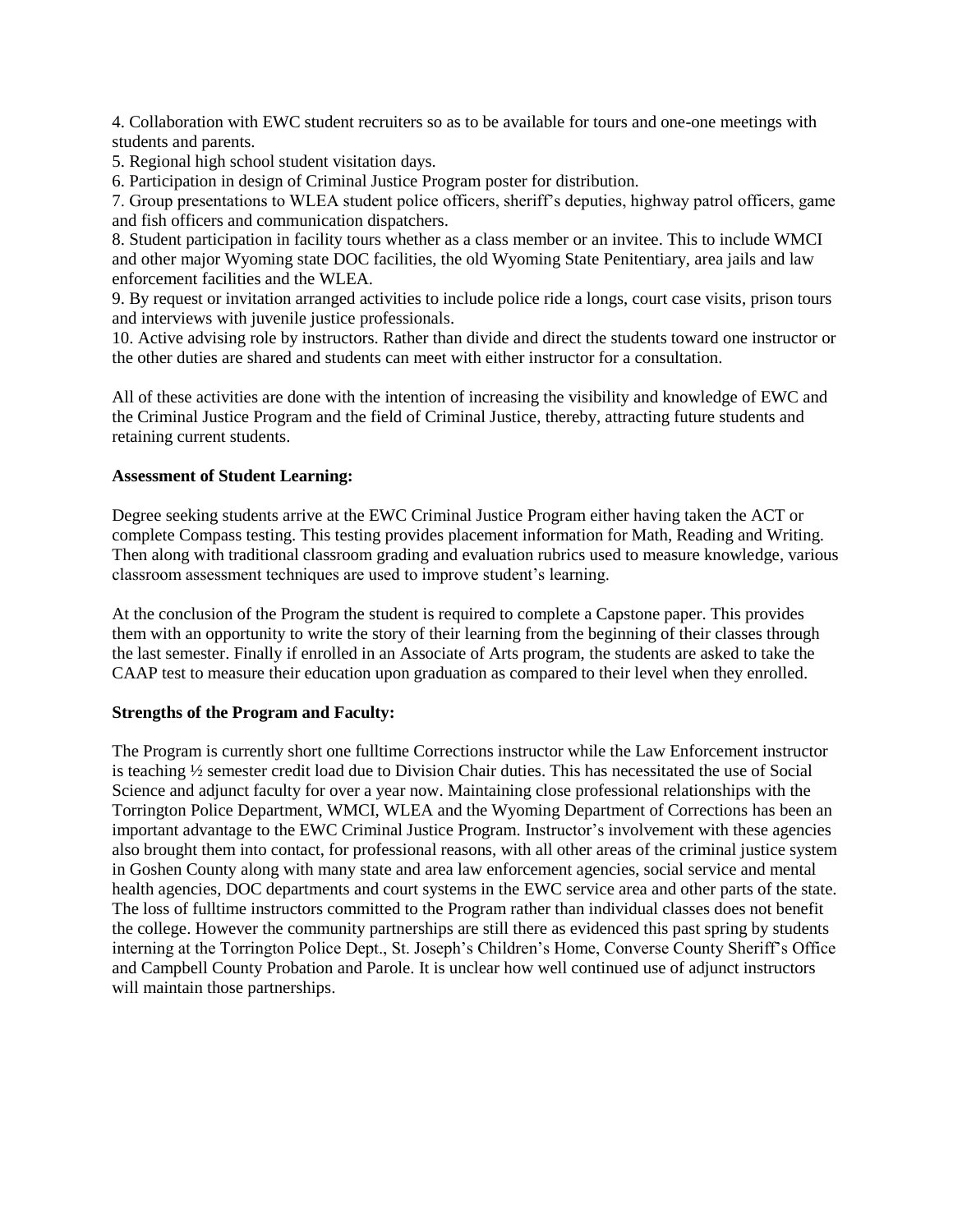## **Part III Recommendations**

## **Faculty Recommendations:**

My recommendations for continuous improvement include:

1. Returning to having on staff two fulltime Criminal Justice instructors, one Law Enforcement and one Corrections, before the next Program Review.

2. Integrate EWC marketing and recruiting strategies with our partnership efforts among service area and other criminal justice and social service agencies. Currently students at the end of their program enroll in a class called Supervised Lab Experience commonly known as an internship. We will search for a recruiting activity that demonstrates how our relationships with partnering agencies are a part of a student's education.

3. Attend articulation meetings with the Wyoming community colleges, the University of Wyoming and Chadron State College.

4. Meet with WLEA staff to review articulation agreement and make changes as appropriate.

5. Review the course offerings and distance education offerings to ensure we have timely rotations of all required classes for the Associate of Arts degrees and the Corrections Certificate.

6. Promote EWC as a regional center for educational opportunities for Criminal Justice students and practitioners to study or teach Law Enforcement, Corrections, Probation Parole, Juvenile Justice, Social Work and other city, county, state and federal enforcement functions or special topics within each discipline.

## **Action Plans - Year One through Year Three (attached)**

## **Advisory Committee Recommendations:**

Advisory Group members requested the Criminal Justice Program examine the potential offering of Homeland Security classes. The rise in federal and state positions since 9/11 including a renewed focus on emergency management and first responders suggests this area may be a logical opportunity.

Members describe POST (Wyoming Peace Officers and Standards) for Correctional and Law Enforcement Officers and Communications Specialists as requiring a certain number of hours per year or every other year to maintain their state certifications. However educational or training course offerings are generally ad hoc and do not come along in a planned or considered way or are recommendations of supervisory staff.

The Group recognizes that the officer/employee by enrolling at EWC in a program or class is directing their own studies and working on their own goal of a degree or certificate or maintaining state certification. And so in addition to maintaining their POST certification and education they are developing the agency and personal value of lifelong learning. To that end the Group wants to maintain a robust collaboration with the EWC Criminal Justice Program staff through meetings between all concerned parties.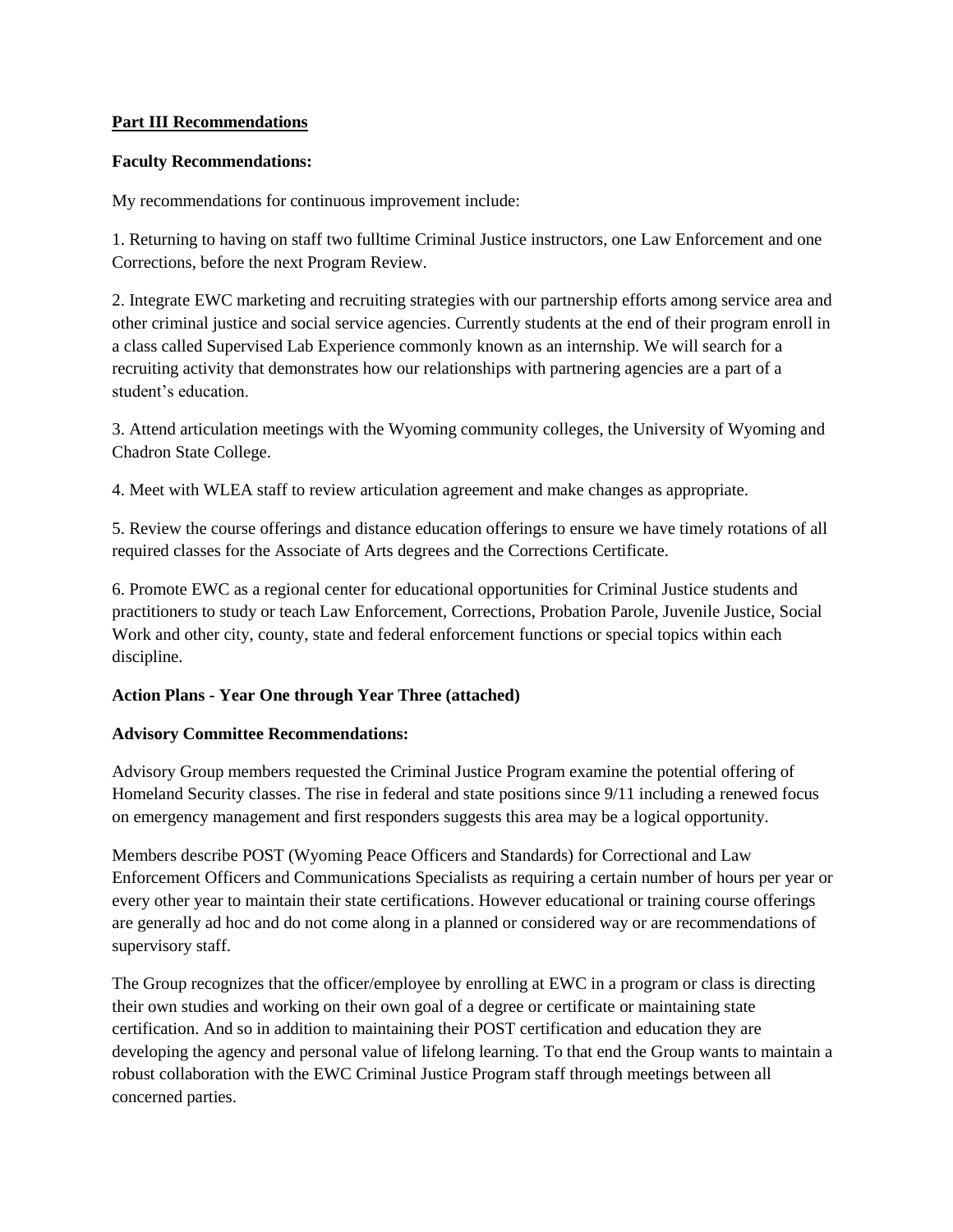## **Division Chair Recommendations:**

The Criminal Justice Program remains an important part of the Arts, Humanities, Social and Behavioral Sciences Division and EWC. It has also been a successful program for many years. However it no longer has two fulltime instructors focused exclusively on its success. And while adjunct instructors have filled in to teach various classes, there is a natural consequence to not having personnel giving fulltime attention to the Program. A return to a fulltime Corrections instructor and a fulltime Law Enforcement instructor should be the goal to be achieved before the next program review.

We also need to remind ourselves that virtually every important element of the State of Wyoming Criminal Justice System is represented in Torrington in a significant way---Law Enforcement, Corrections, the Courts and Juvenile Justice. Within our service area, additional facilities include WLEA, the Wyoming Women's Center and the Wyoming Honor Farm and Boot Camp. This presents a nearby educational opportunity of practical experience for our students that no other college in the state possesses. To benefit from this opportunity requires maintaining relationships with these agencies and entities that can help us support student learning not just in the Criminal Justice Program but other programs in the Division.

Additionally EWC will be able to support employee education within these agencies in particular correctional officers and law enforcement officers. These relationships will also help identify courses of value to these partners. Therefore the Program needs to be flexible and creative, this to include online, outreach, campus and special topics classes. To repeat maintenance of these relationships between EWC and other agencies requires personal attention.

The final component along with strong relationships, support for student learning and new courses will be identifying the new criminal justice student. There is the graduating high school student, the nontraditional student who is changing careers and the practitioner--either a currently serving police officer or correctional officer who is usually doing shift work. These are distinct marketing and recruiting challenges and their enrollment along with their progress towards a degree or culmination will not be neatly categorized. The recommendations by faculty, advisors and EWC staff address these concerns, and I would encourage their endorsement and support.

## **Vice President's Recommendations:**

The Criminal Justice program represents a cluster of programs with different emphasis areas. We are fortunate to have such strong partnerships throughout our service area with the Department of Corrections, Wyoming Law Enforcement Agency, and all of the various state, county and city law enforcement or related agencies and offices. It is always interesting to note where students participate in internships. Our full-time and part-time faculty members are well-qualified and dedicated to student success. I would emphasize the following recommendations:

- Hire a second full-time criminal justice instructor for the 2016-2017 academic year. This program has so much potential for growth; however, it really needs to have the attention of two full-time instructors.
- Continue to mentor and recruit qualified adjunct faculty members as well. Oftentimes, the real world experience these adjuncts bring with them lends great expertise to the content of the courses.